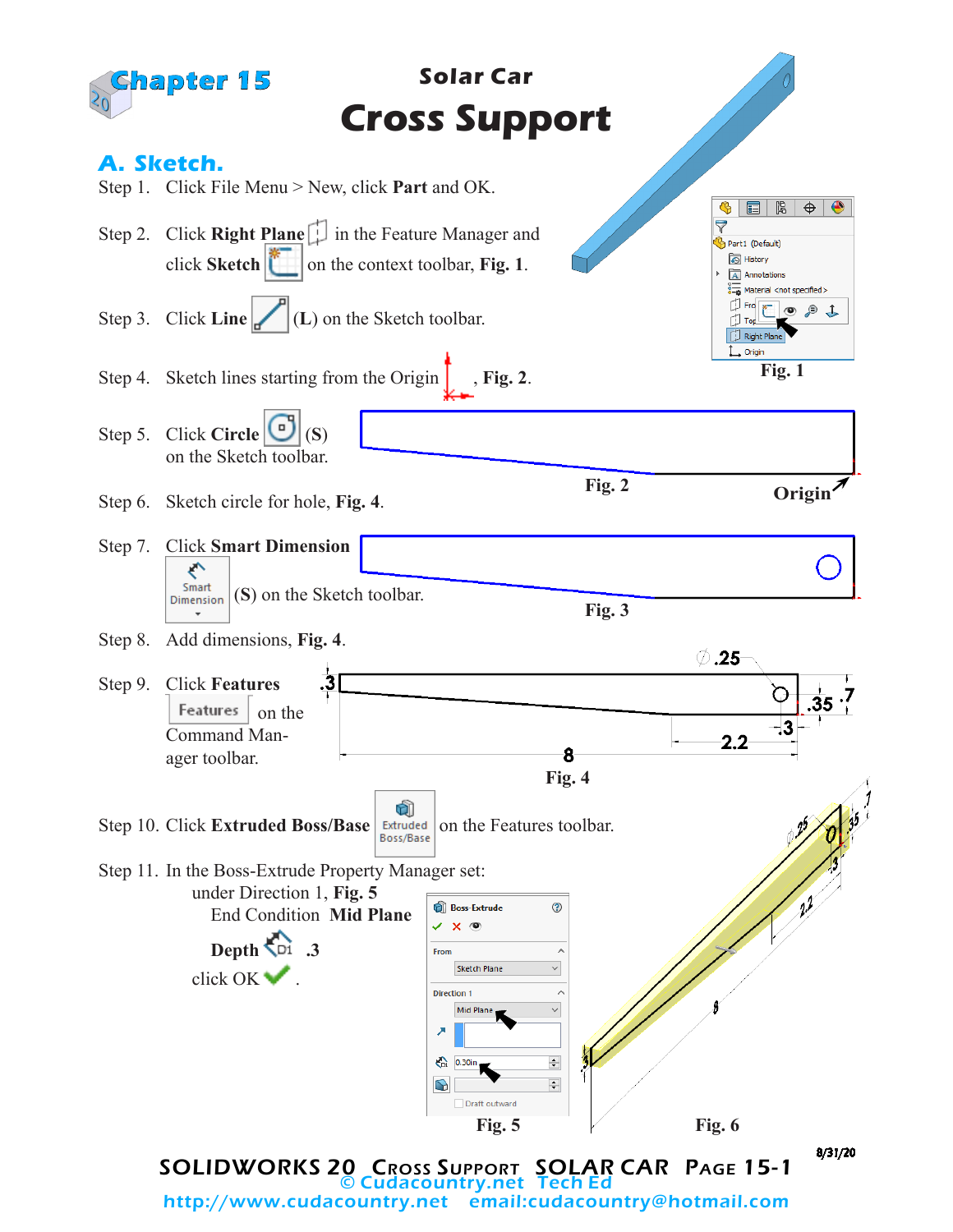## **B. Save as "CROSS SUPPORT".**

- Step 1. Click File Menu > Save As.
- Step 2. Key-in **CROSS SUPPORT** for the filename and press ENTER.

# **C. Material PS HI (Polystyrene).**

- Step 1. **Right click Material**  $\frac{1}{\sqrt{2}}$  in the Feature Manager and click **Edit Material**.
- Step 2. Expand **Plastic**s (click ) in the material tree and select **PS HI**. Click **Apply** and **Close**.

#### **D. Appearance Color.**

- Step 1. Click the part, click **Appearance Callout**  on the context toolbar and click **CROSS SUPPORT ,** Fig. 7.
- Step 2. In the Appearances Task pane , expand **Plastic**, click **Soft Touch** and in the lower pane select **blue soft touch plastic**, **Fig. 8**.
- Step 3. In the Appearances Property Manager: under Color, **Fig. 9** set **RGB values R 111**
	- **G 202 B 255** click OK .
- Step 4. Save. Use **Ctrl-S**.

**Fig. 10**



 $\div$  $\div$  $\div$  $O$  HSV

**Fig. 8 Fig. 9**

⋒

 $\circledR$ 

D

 $\boxed{\Xi}$ 

 $\bullet$ 

肩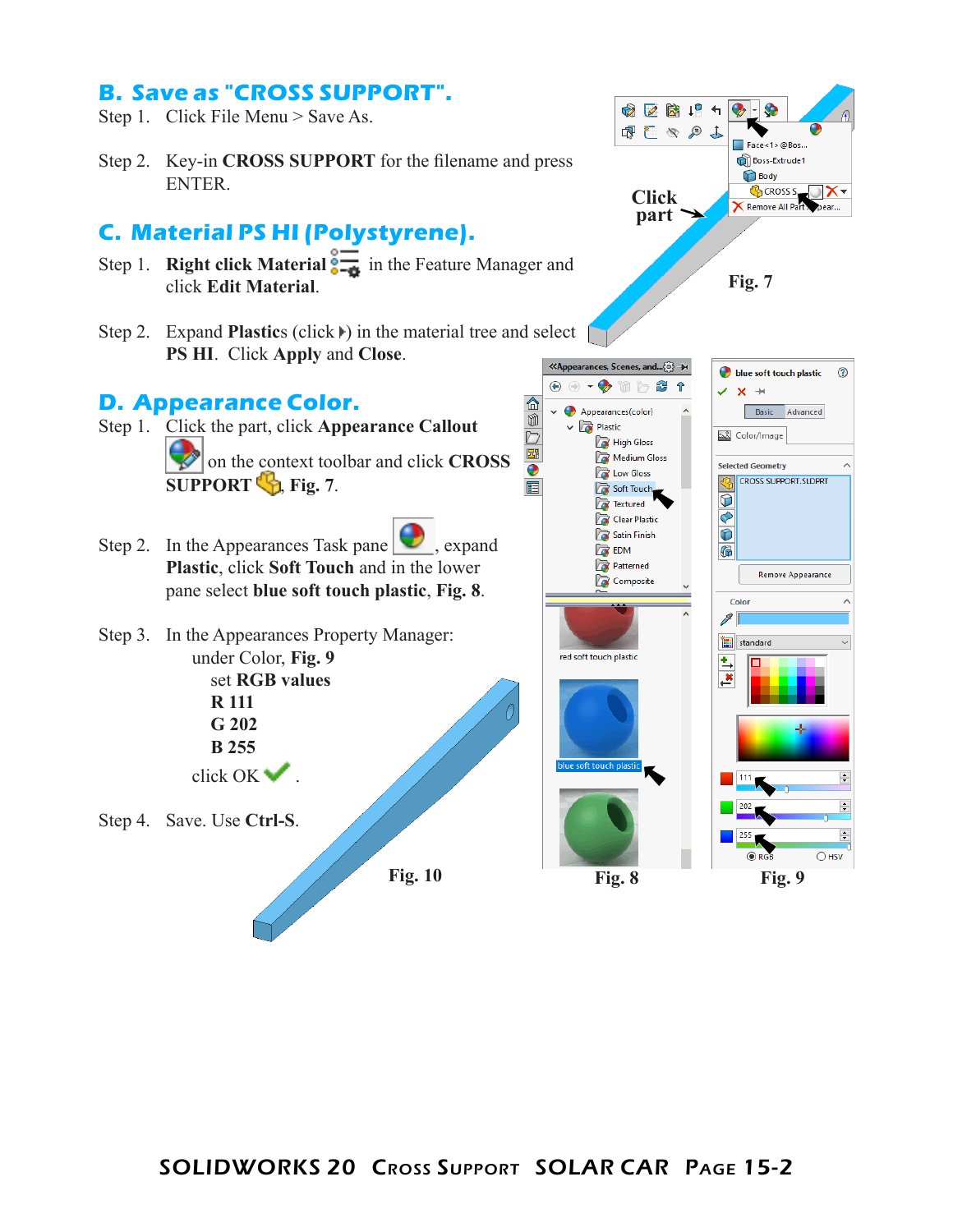## **E. Insert Front Axle and Cross Support into Assembly.**

啔

- Step 1. Open your **SOLAR CAR ASSEMBLY** file.
- Step 2. Click **Isometric [11]** on the View toolbar. (**Ctrl-7**)
- Insert Step 3. Click **Insert Components Components** on the Assembly toolbar.
- Step 4. Select your **Front Axle** file and click Open from the Open dialog box.
- Step 7. Click **Keep Visible** <sup>in</sup> in the Property Manager.
- Step 6. Place Front Axle as positioned in **Fig. 11**.
- Step 8. Click **Browse** in the Property Manager and insert **Cross Support**, **Fig. 11**.
- Step 9. Click OK in the Property Manager when done.

### **F. Mate: Axle and Arm and Cross Support.**



- Step 1. Click **Mate** on the Assembly toolbar.
- Step 2. Click **end face of the Axle** and **side face of Arm**, **Fig. 12**.
- Step 3. Click Add/Finish Mate in Mate pop-up toolbar to add a **Coincident** mate.
- Step 4. Click **cylindrical face of hole in Arm** and **cylindrical face of Axle**, **Fig. 13**.
- Step 5. Click Add/Finish Mate in Mate pop-up toolbar to add a **Concentric** mate.



**Fig. 11**





SOLIDWORKS 20 Cross Support SOLAR CAR Page 15-3